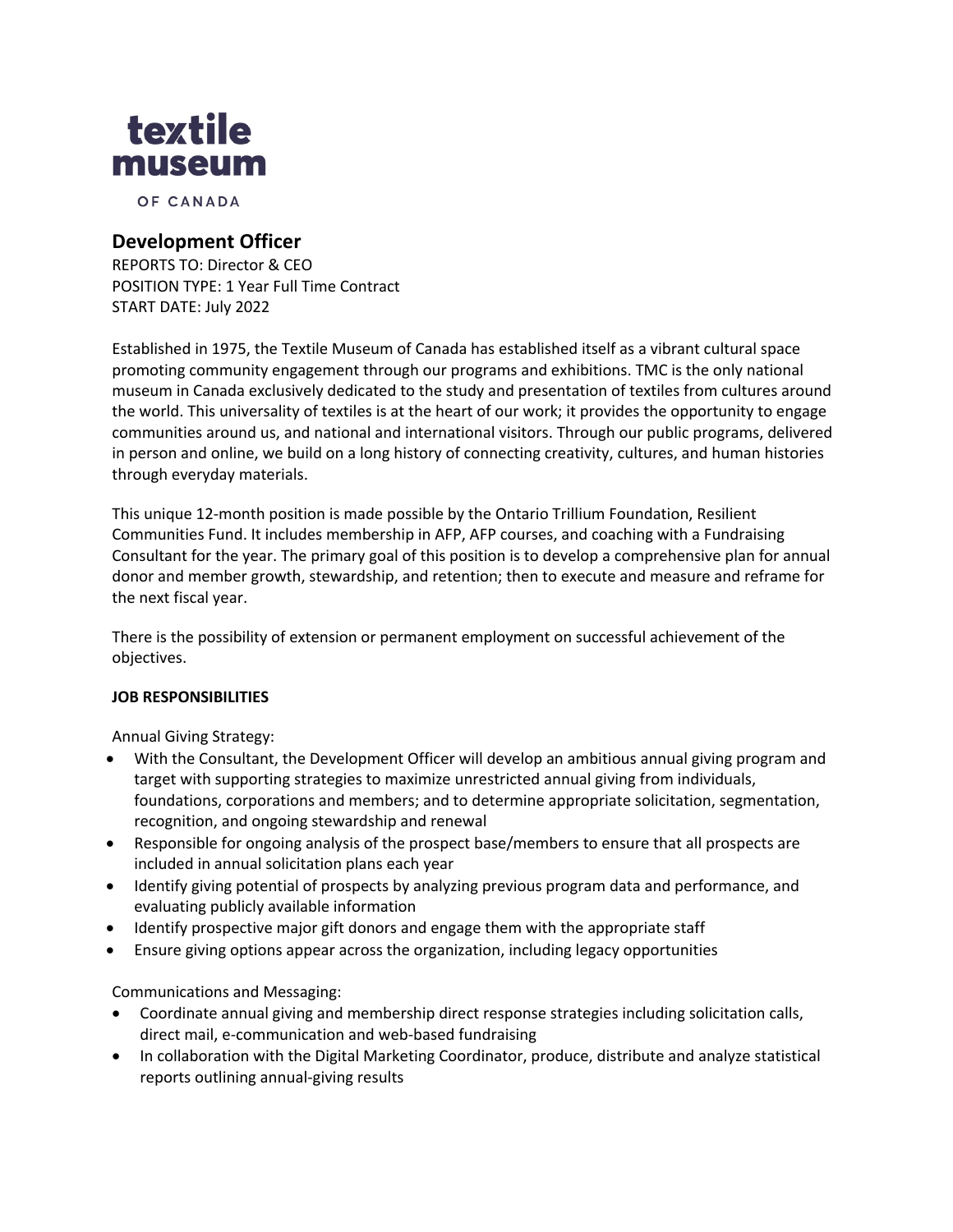- Implement communications and events schedules for annual giving initiatives based on activities of the Museum
- With the Senior Manager of Visitor Engagement and Operations, provide input for Admissions, Learning Hub, and Retail staff on messaging and collaboratively discuss ideas for scripts, online cross promotions with ticketing and sales, and more
- Effectively use the available technology to design and modify giving options online
- Build reports to effectively relay information for on the progress of fundraising including supporter stats and financials year over year and by segment

Stewardship and Recognition:

- Develop and implement with the guidance of the fundraising consultant programs that engage each level of giving and membership appropriately to sustain relationships and encourage philanthropic support through upgrades and/or legacy giving
- Coordinate stewardship of annual supporters through recognition and events as promised in membership levels, patron levels and sponsorships
- Identify internal opportunities to steward donors, leveraging existing programs and exhibition opening events
- Provide direction into the development of communications materials to generate revenue and interest - including proposals, emails to donors/prospects, web-based reports, onsite digital and print signage
- Ensure confidentiality is maintained for all donor and prospects

# **QUALIFICATIONS**

- 1-2 years of fundraising and/or audience development experience in arts organizations
- 1-2 years of writing experience for fundraising departments or in communications roles; proposals, letters, web, presentations
- Experience using excel spreadsheets, database reports and queries, budgeting projections and analytics
- Confidence and ease in working with the public, volunteers and donors
- Goal oriented with a practical hands-on approach to fundraising including strategies for acquisitions, renewals, retention, upgrades and stewardship
- Well-developed administrative and organizational skills
- Operates with a high degree of professionalism and discretion
- Collaborative, proactive and comfortable in a fast-paced environment
- Demonstrated experience in Microsoft Office, databases, and basic web/applications
- Experience with privacy legislation, CASL and policies is an asset
- Knowledge of textiles/textile arts is an asset

## **COMPENSATION**

- This is a 12-month full-time contract, with a salary of \$40,000 per annum, paid biweekly
- Professional coaching services and guidance
- Membership in the Association of Fundraising Professionals, Toronto Chapter
- Conference attendance to the Toronto AFP Congress
- Enrolment in AFP Fundamentals program